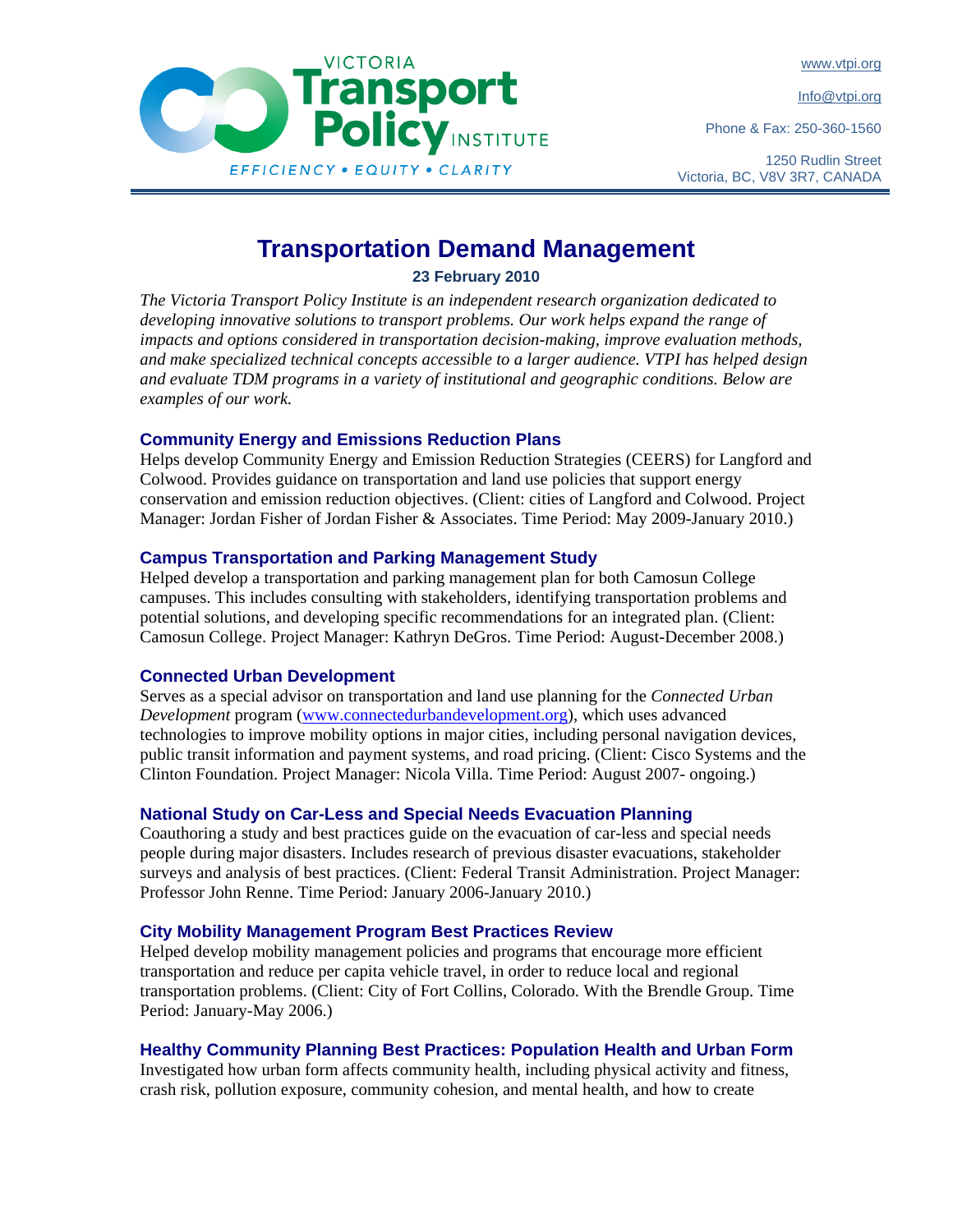healthier communities. Produced, *Promoting Public Health Through Smart Growth* (www.vtpi.org/sgbc\_health.pdf). (Client: Smart Growth BC. Time Period: June-Sept. 2005).

#### **Congestion Management Best Practices**

Provided technical support for the Washington DC Downtown Congestion Management Task Force. Included research and analysis to identify suitable congestion management strategies for implementation in a large city central business district. (Prime contractor: Volpe Transportation Center [www.volpe.dot.gov], for the City of Washington DC [www.dc.gov]. Time Period: April – October 2004).

## **Resort Community Transportation Management Plan**

Provided guidance on incorporating transportation demand management strategies into the Whistler area transportation plan. Identified a variety of potential transportation demand management strategies, predicted their impacts on travel volumes and traffic congestion, and developed a framework for evaluating their full benefits and costs. (Prime contractor: Delcan [www.Delcan.com], for Resort Municipality of Whistler [www.whistler.ca]. Time Period: September 2003 – February 2004).

# **Parking Tax Policy Evaluation**

Helped evaluate the feasibility and impacts of various parking tax options for funding transportation in the Greater Vancouver region. Included research on various parking taxes, and analysis of their impacts on consumers, businesses, parking supply, parking price, travel patterns and land use. (Prime contractor: InterVISTAS [www.intervistas.com], for TransLink [www.translink.bc.ca] regional transportation authority. Time Period: November 2003).

#### **Greenhouse Gas Emission Reduction Plan**

Provided guidance on transportation emission reduction strategies for the city of Vancouver's greenhouse gas emission reduction plan. Identified a variety of potential emission reduction strategies, predicted their potential emission reductions, and developed a framework for evaluating their full benefits and costs. (Prime contractor: Sheltair Scientific [www.sheltair.com], for City of Vancouver [www.vancouver.ca]. Time Period: September-December 2003).

#### **University Transportation Management Program Planning**

Helping to develop a comprehensive transportation demand management plan as part of the strategic development plan for a university campus. Involves working with a variety of stakeholders to identify and evaluate potential mobility and parking management strategies. (Project Manager: Boulevard Planning Group. Transport Client: University of Victoria. Time Period: October 2002 – December 2003.)

#### **Wrote Mobility Management Information Resource**

Wrote "Mobility Management Measures" module (www.vtpi.org/gtz\_module.pdf.pdf) for the *Sustainable Transport Sourcebook for Developing Countries* (www.sutp.org/docs/sourcebook/sourcebook.aspx), a comprehensive transportation planning and management information resource for use in developing country cities. (Client: GTZ [www.gtz.de]. Time Period: April-December 2002)

#### **TDM Program Evaluation**

Performed a detailed evaluation of the travel impacts, benefits and costs of the City of Seattle's "Way To Go" program (www.cityofseattle.net/waytogo), which encourages the use of transportation alternatives. Developed an analysis framework for evaluating the full benefits and costs of various mobility management programs, including both quantitative and qualitative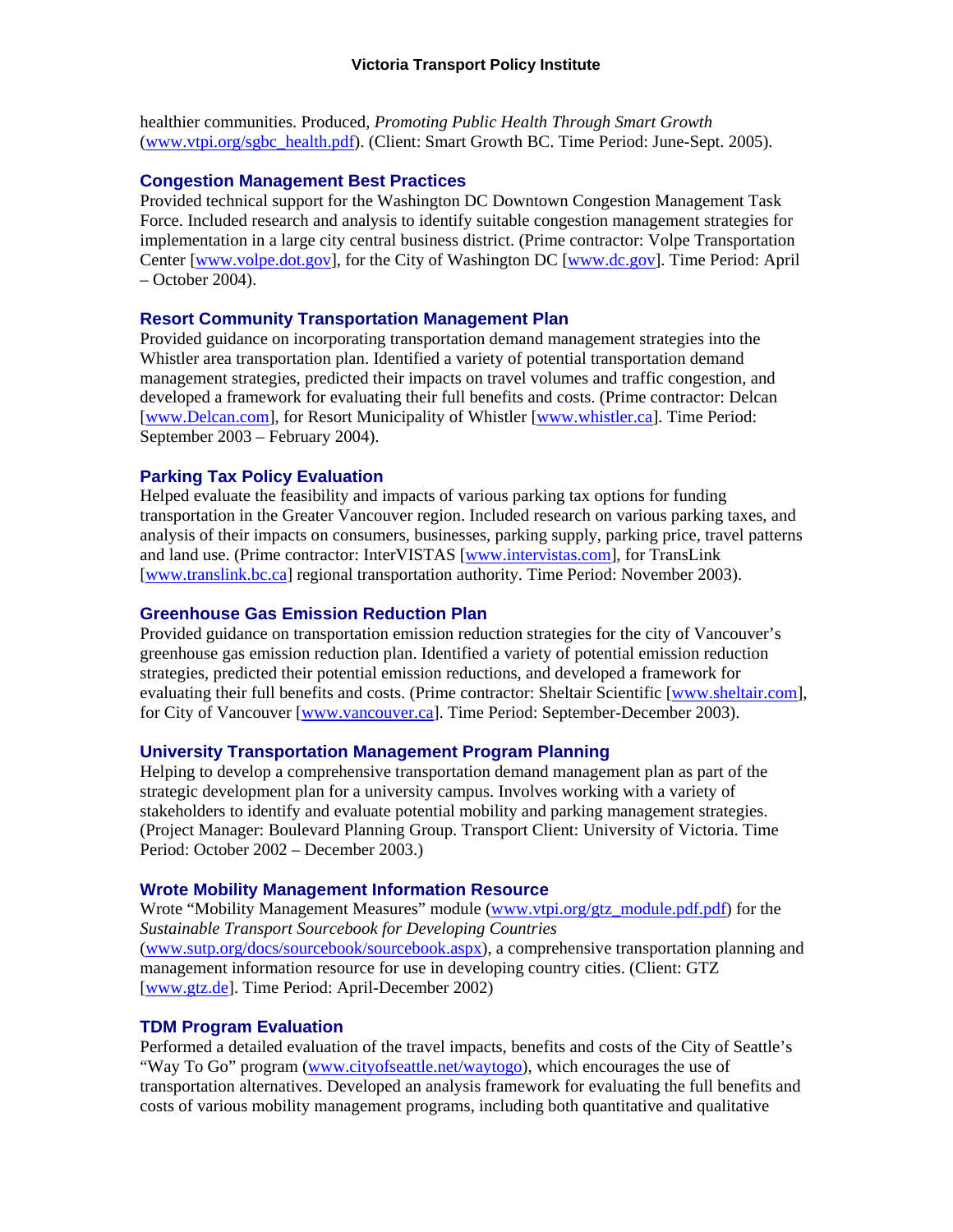impacts. (Project Manager: CH2M Hill. Client: City of Seattle. Time Period: January to April 2002)

## **Demand Management Emission Reduction Strategy Evaluation**

Identified and evaluated potential transportation demand management strategies for reducing energy consumption and pollution emissions in the Vancouver region. This includes developing a model that predicts and compares the potential energy conservation and emission reduction benefits of each strategy, and identifying additional benefits (congestion reduction, traffic safety, consumer savings, etc.), implementation costs and barriers. (Client: Environment Canada. Time Period: February 2002 to April 2003.)

# **Evaluate Transportation Energy Conservation Options**

Helped identify and evaluate policy and operational programs to improve transportation sector energy efficiency, energy conservation and use of renewables suitable for implementation by the New Zealand Energy Efficiency and Conservation Authority. (Project Manager: Booz-Allen & Hamilton, New Zealand. Client: TransFund New Zealand. Time Period: November 2001 to March 2002.)

#### **Distance-Based Insurance Implementation Study**

Helped to develop program guidelines and promotional materials for variable-priced (distancebased) automobile insurance for the U.S. Environmental Protection Agency for offering distancebased insurance as a pollution emission reduction strategy. This project included evaluating benefits and costs of different types of distance-based insurance from the perspective of various stakeholders, identifying barriers and opportunities, developing specific criteria that insurers must meet to be certified under the EPA program, and providing other technical assistance for program implementation. (Project Manager: ICF Consulting. Client: U.S. Environmental Protection Agency. Time Period: May to December 2001.)

#### **Developed Interactive Internet Tool for Evaluating TDM Options**

Developed a prototype "Interactive Transportation Demand Management Database and Analyzer," an Internet-based tool, suitable for use by planning professionals and a general audience, that provides information about various TDM strategies and helps predict TDM program impacts. It included a searchable database with detailed information about individual TDM strategies, and an interactive model to calculate the effects that a particular TDM strategy or project is likely to have on vehicle travel, congestion, emission, road safety, public finance and consumer costs. (Client: Environment Canada. Time Period: March to July 2000.)

# **Evaluated The Status of TDM in the Vancouver Region**

Wrote a report titled *Shifting Gears*, which evaluates the status of transportation demand management efforts in the Georgia Basin (Vancouver, British Columbia region). This involved a detailed evaluation of current and planned TDM activities in the region in order to help identify opportunities for better coordination among stakeholders and strategies that may require more support if they are to achieve their full potential benefits. (Client: Environment Canada. Time Period: January to May 2000.)

#### **Comprehensive Study of Distance-Based Vehicle Insurance Pricing**

Performed a comprehensive study of the feasibility, costs, benefits and equity impacts of implementing mileage-based vehicle insurance in British Columbia. Included analysis of a unique database of vehicle odometer and crash records. Served as project manager with two staff. (Client: Insurance Corporation of British Columbia. Time Period: April 1997 to January 1998.)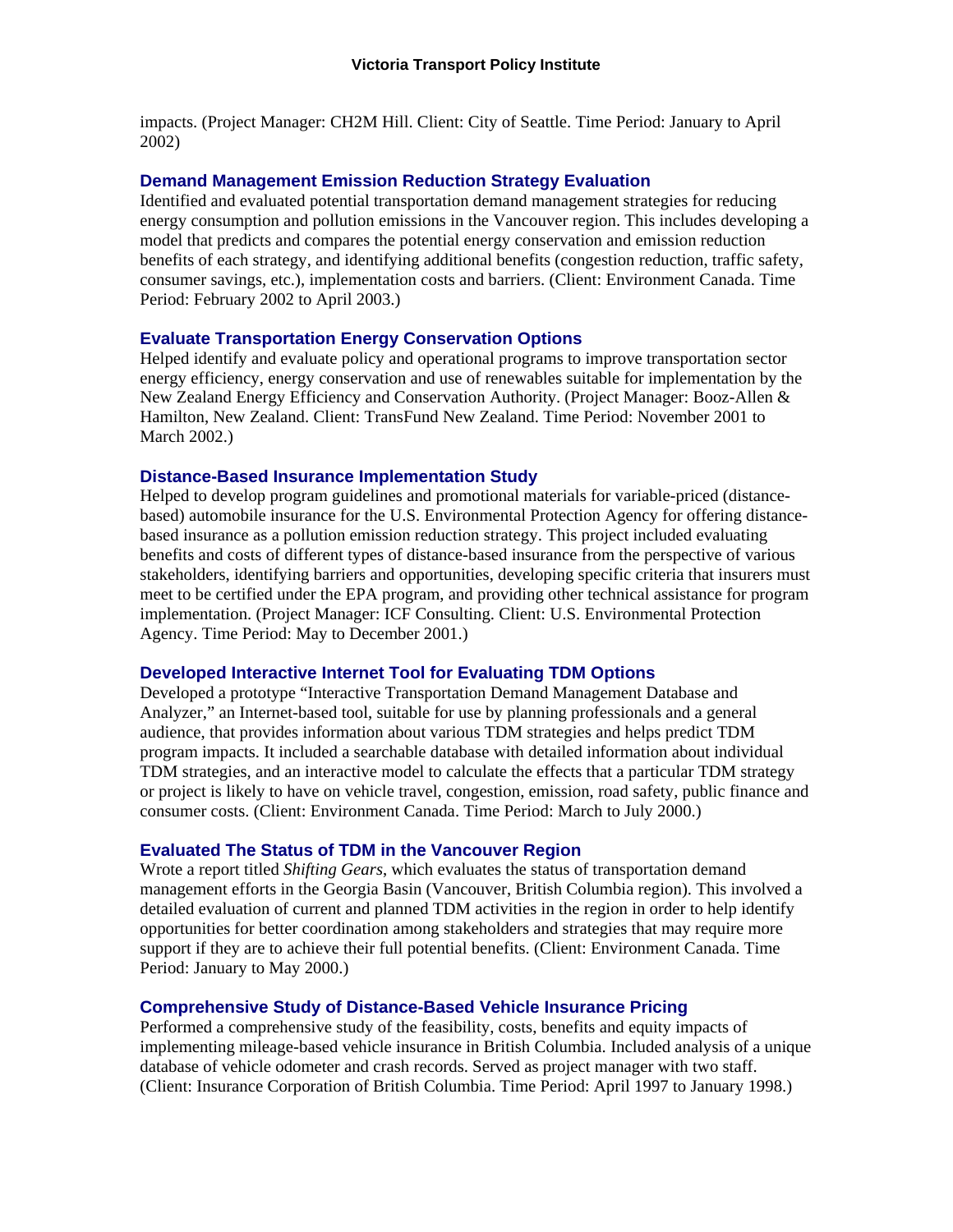#### **Helped Develop School Trip Management Guidebook**

Provided technical support in developing a guidebook for programs to encourage parents to use alternative modes when taking children to grade schools. (Client: *Way To Go* Program. Time Period: March to April 1998.)

#### **Identified and Evaluated Potential State Level Transportation Market Reforms**

Identified and evaluated seventeen potential transportation market reforms suitable for implementation in Washington State. Developed a spreadsheet model that identified the consumer costs, travel impacts, emission impacts, and revenue of individual price changes and reform packages. Wrote the report, *Road Relief; Tax and Pricing Shifts for a Fairer, Cleaner, and Less Congested Transportation System in Washington State*. Co-authors: Charles Komanoff and Douglas Howell. (Client: Energy Outreach Center, now Climate Solutions, Olympia, WA, www.climatesolutions.org, with funding from USEPA. Time Period: May to October 1998.)